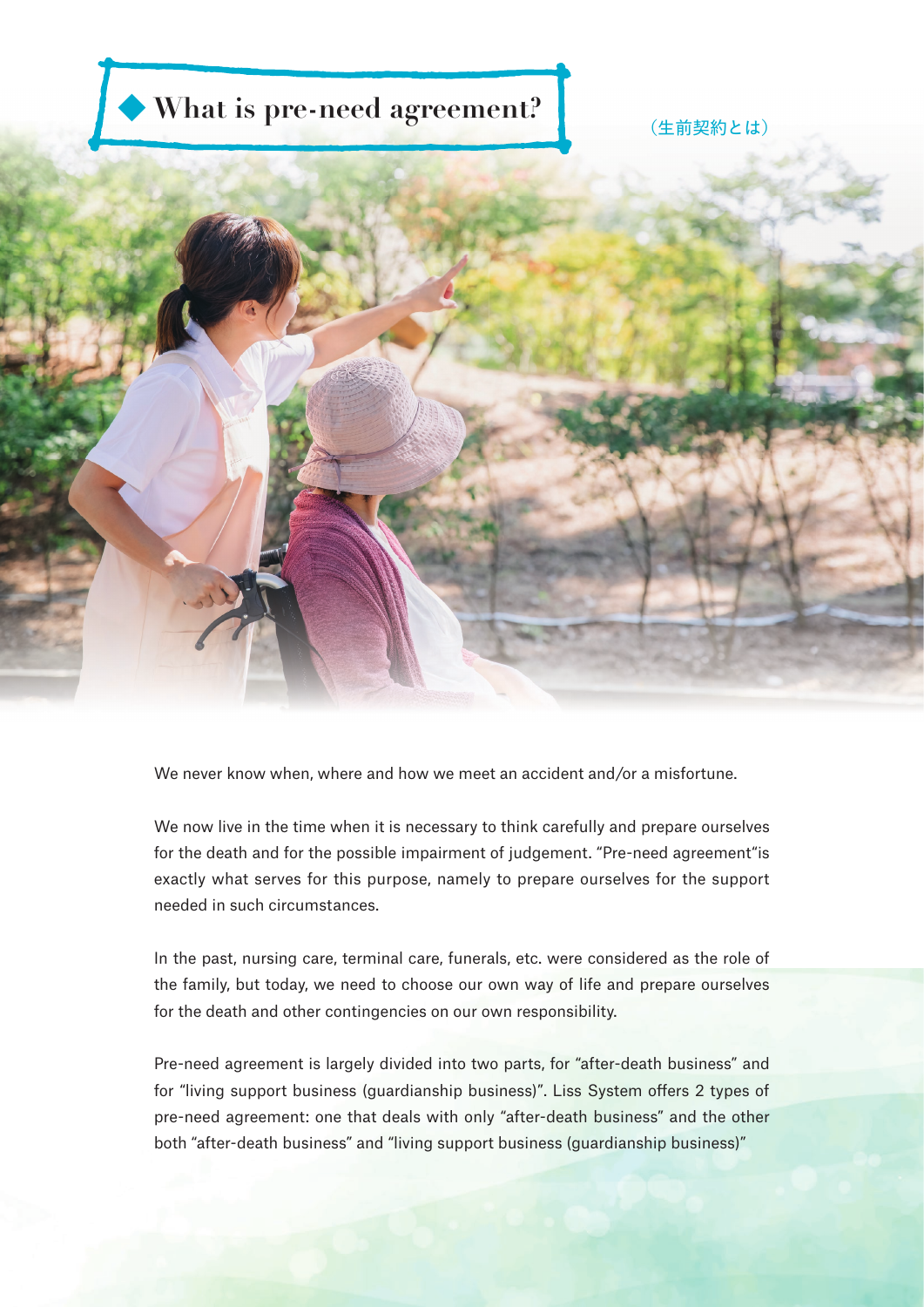

#### **1) After-death business**

When a person dies, many things occur that need to be attended. The work volume is far greater than you imagine. It includes "the things that must be done" ("basic after-death business") and "optional after-death business", tailored to each person. In signing the "contract to mandate after-death business", you give a good thought to what you will need and include only those you really need.

Liss System supports "your own way of life" and "your death on your own responsibility" by the pre-need agreement, and our commitment is protected by notarized documents.

## 〇 **Contents of after-death business**

- Cremation, cineration and funeral
- Payment of utility bills (electricity, water, gas, etc.) and their cancellation
- Clearing up the residence, cancellation and returning of the rented house, support of the relocation of the co-habited family members.
- Handling of insurance policies and pensions